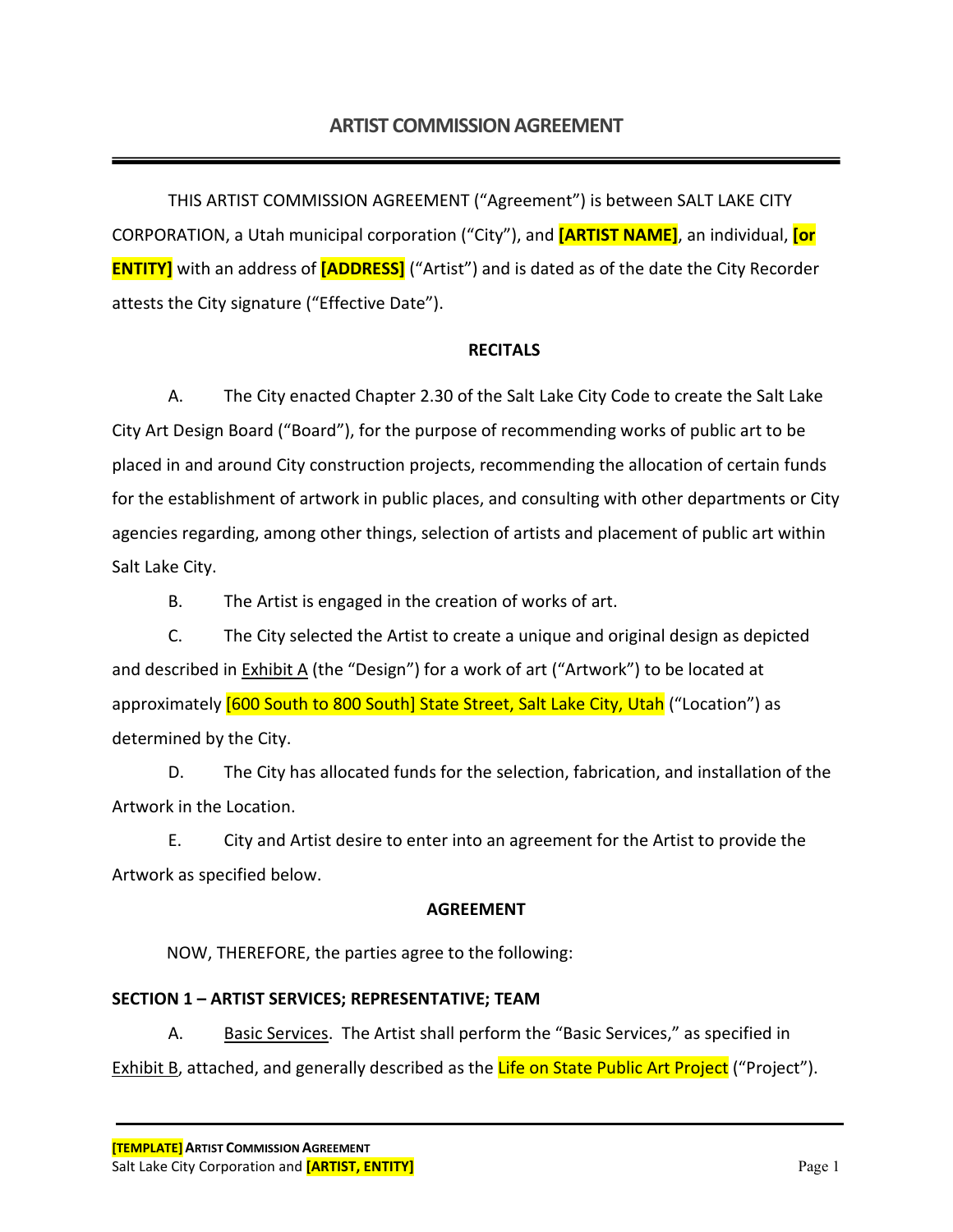B. Artist Representative. The Artist has designated **[ARTIST]** as Project Manager. The Artist's representative who (if not the Artist) has the authority to act on behalf of the Artist. Artist shall not change the Artist's representative without at least seven (7) days prior written notice to City. Any replacement for the Artist's representative shall be at least as qualified for the work as the person being replaced.

C. Artist Team. If the Artist is comprised of a team, the Artist shall not change any member of the Artist team without approval from the City. The Artist may request changing an Artist team member, which City may approve or disapprove, in its sole discretion. If Artist changes any Artist team member without City's prior written consent, City may terminate this Agreement upon delivery of written notice to Artist. Any replacement for the Artist's team member shall be at least as qualified for the work as the person being replaced.

#### **SECTION 2 - TERM**

The term of this Agreement shall commence upon the Effective Date and continue through **December 31, 2022**, unless terminated or extended as specified herein. City may at its sole option extend the term of this Agreement thereafter for up to six (6) additional periods of one (1) month each. City shall exercise such option by providing Artist written notice of each extension at least five (5) days prior to any expiration of this Agreement.

## **SECTION 3 – FABRICATION AND INSTALLATION; REMOVAL**

The fabrication of the Design and installation of the Artwork shall be the sole and exclusive responsibility of the City. It is the current intention of the City and the Artist that the Work remain at this location for three (3) years from the date of this Agreement.

## **SECTION 4 – DESIGN CONFORMITY**

The City shall complete the fabrication of the Artwork in substantial conformity with Design. During fabrication, the City may require changes be made to the Design to comply with safety standards, all applicable laws, and City Code. Artist acknowledges that the City will permit the selected fabricator to make such adjustments to the Design. The City will notify the artist of any changes that do not substantially conform to the Design.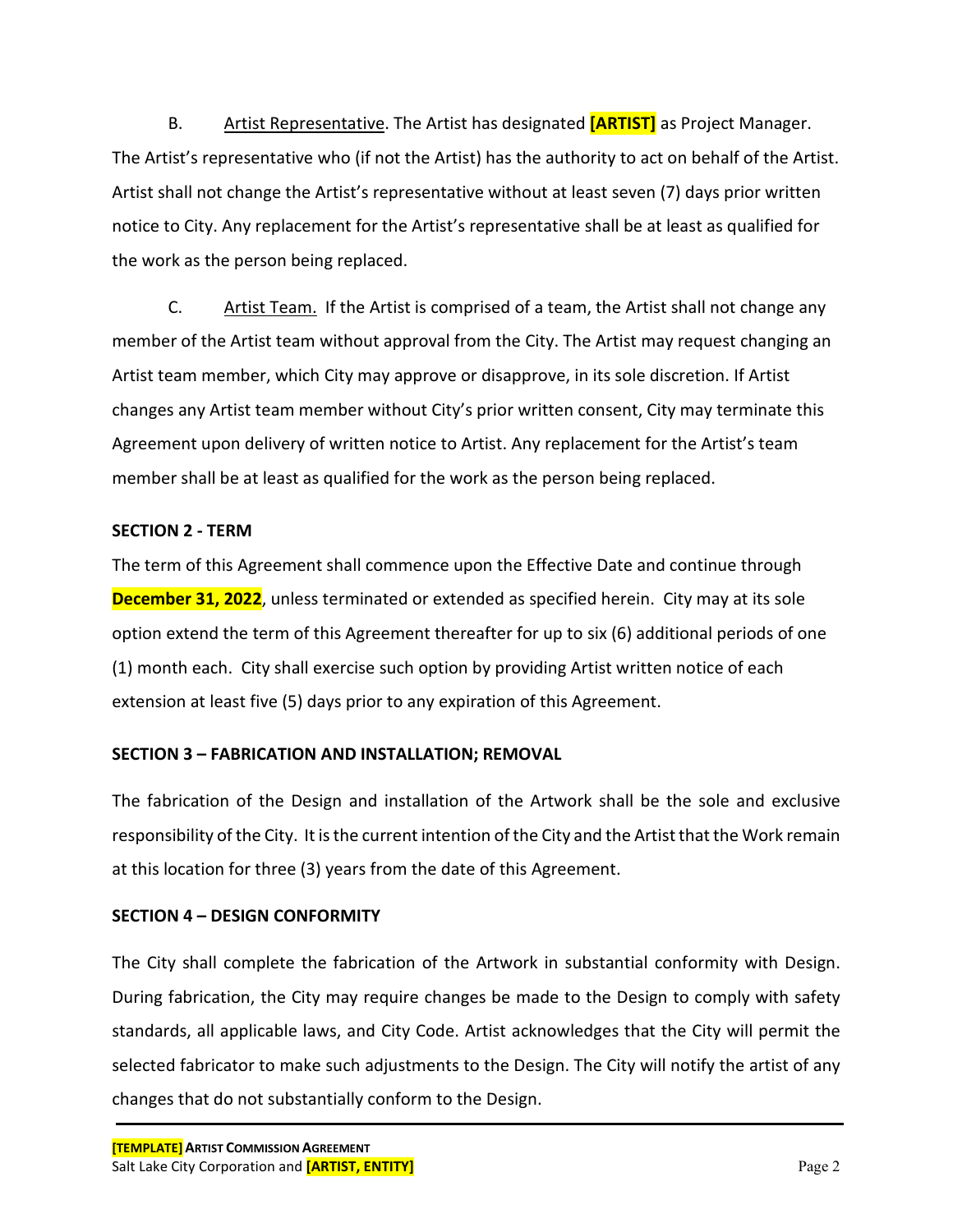#### **SECTION 5 - NON-EXCLUSIVITY**

The Artist acknowledges that City has hired or may hire other artists to perform work like that is within the Artist's scope of work under this Agreement. The Artist further acknowledges that this Agreement is not a guarantee of the assignment of any work and that City may assign work to various artists solely within City's discretion.

#### **SECTION 6 - COMPENSATION**

City shall pay Artist **One Thousand and Five Hundred 00/100 Dollars (\$1,500.00)** for the Basic Services specified in Exhibit B of this Agreement, which includes Design, and any other costs whatsoever that the Artist may incur to perform the Basic Services (the "Purchase Price"). The City shall pay the Artist the full Purchase Price upon delivery or the Design and acceptance by the City. Upon payment of the Purchase Price to Artist, the City shall own the Design (and subsequently fabricated Artwork) free and clear of any claims by Artist.

All City payments shall be made to **[ARTIST, ENTITY]**, who shall be solely responsible to distribute funds among all members of the Artist if the Artist is comprised of a team.

#### **SECTION 7 - SERVICE STANDARDS AND QUALITY ASSURANCE**

A. Conformance to Laws. The Artist and Artwork shall conform to all applicable federal, state and City and any other applicable local laws, regulations and ordinances.

B. Quality Assurance. The Artist shall be solely responsible to City for the quality of all services performed by the Artist or its sub-providers under this Agreement. All services furnished by the Artist or its sub-providers shall be performed in accordance with the best professional judgment and skill, in a timely manner, and shall be fit and suitable for the purposes intended by City.

C. Standard of Care. In addition to its duties and obligations under this Agreement, the Artist and its sub-providers shall exercise the degree of skill, competence, quality, and professional care rendered by artists performing the same or similar type services in the United States and shall cooperate with City and other parties in furthering the interests of the City in connection with the Project.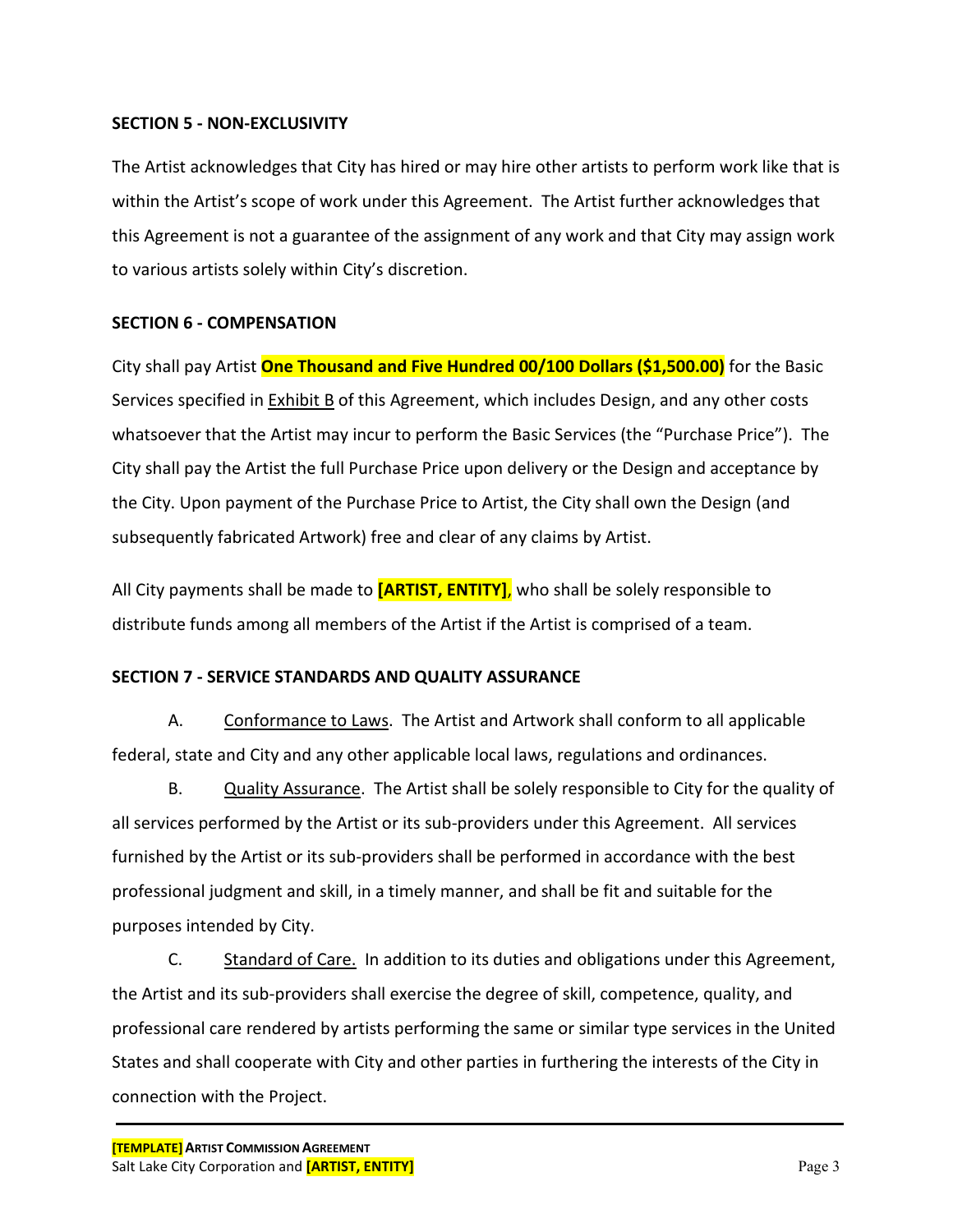#### **SECTION 8 - INDEMNITY PROVISIONS**

A. Artist shall, at its sole cost and expense, indemnify and hold City harmless from and against all losses, claims, demands, suits, actions, legal or administrative proceedings, damages, costs, charges and causes of action of every kind or character whatsoever, including, reasonable attorney fees and other legal costs such as those for paralegal, investigative, legal support services and the actual costs incurred for expert witness testimony, (collectively "Claims") directly or indirectly arising from, related to or connected with, in whole or in part, Artist's work under the Agreement, including but not limited to Claims directly or indirectly arising from, related to or connected with, in whole or in part: any act, omission, fraud, wrongful or reckless conduct, fault or negligence by Artist or its officers, directors, agents, employees, subcontractors or suppliers of any tier, or by any of their employees, agents or persons under their direction or control; violation by Artist or Artist's officers, directors, agents, subcontractors or suppliers of any tier, or by any of their employees, agents and persons under their direction or control, of any copyright, trademark or patent or federal, State or local law, rule, code, regulation, policy or ordinance; nonpayment to any of Artist's subcontractors or suppliers of any tier, or if any officers, agents, Artists, employees or representatives of Artist or its subcontractors or suppliers of any tier; and, any other act, omission, fault or negligence, whether active or passive, of Artist or anyone acting under its direction or control or on its behalf in connection with or incidental to the performance of this Agreement (collectively "Acts and Omissions").

B. Artist shall, at its sole cost and expense, defend City from and against all Claims that are directly or indirectly based, in whole or in part, upon the allegation or assertions, express or implied, that Artist, or its officers, directors, agents, subcontractors or suppliers of any tier, or any of their employees, agents or persons under their direction or control, committed any Acts or Omissions, regardless of whether such allegations or assertions are true and whether or not City, Artist, or its officers, directors, agents, subcontractors or suppliers of any tier, or any of their employees, agents or persons under their direction or control, are ultimately found liable for such Acts or Omissions.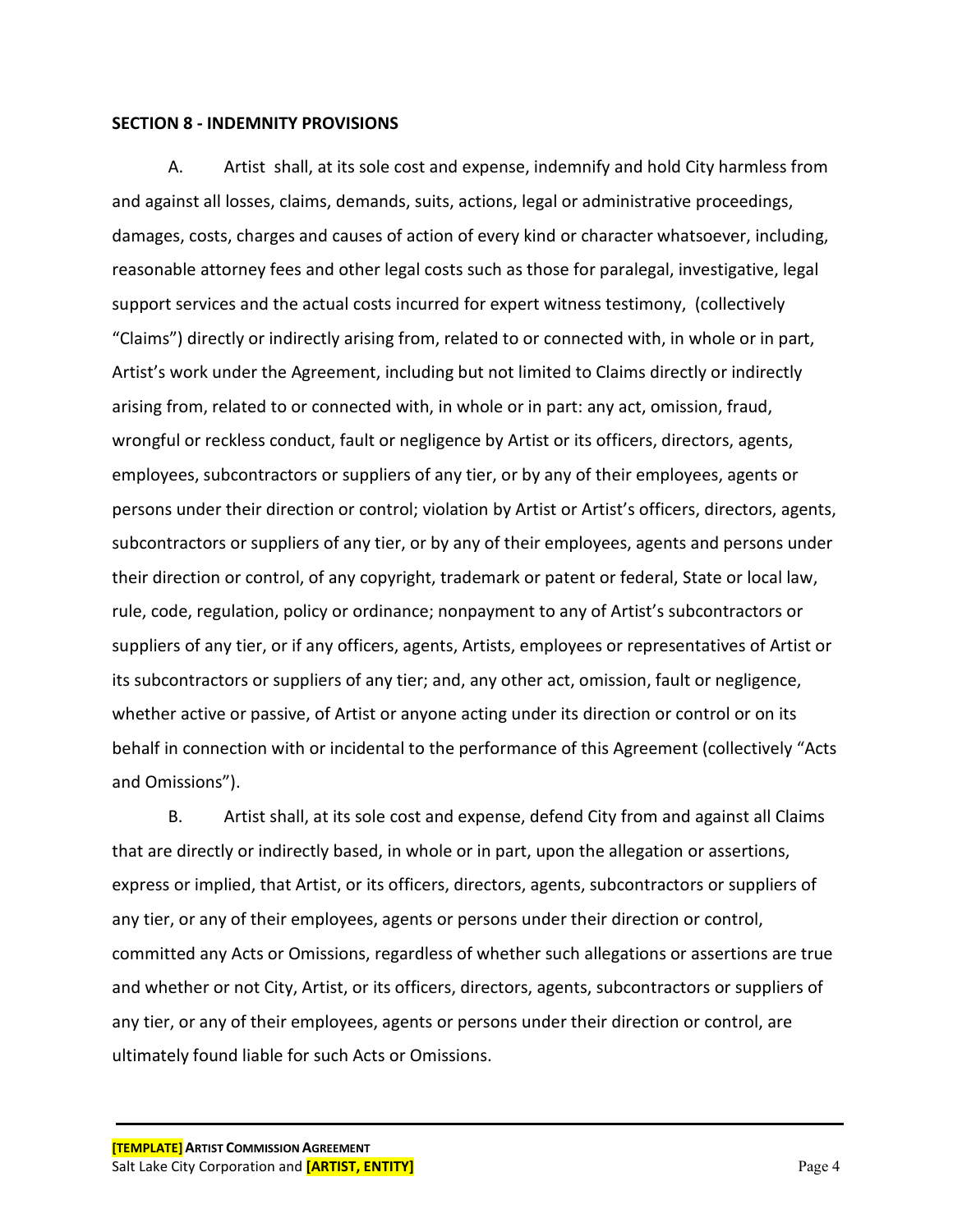C. Artist's duty to defend shall arise only upon City's tender of defense to Artist in writing. Upon receipt of City's tender of defense, if Artist does not promptly accept the defense and thereafter duly and diligently defend City and its officers, board members, departments, representatives, authorized representative(s), agents and employees, affiliates, successors and assigns as provided herein, then Artist shall pay and be liable for the reasonable costs, expenses and attorney fees incurred after the tender of defense by City and its officers, board members, departments, representatives, authorized representative(s), agents and employees, affiliates, successors and assigns, in defending against the Claims and enforcing this provision.

D. Nothing herein shall be construed to require Artist to indemnify or defend City from City's gross negligence or willful misconduct, which may be apportioned as required by Utah law.

E. The parties intend that the indemnity and defense provisions in this Section 6 shall be interpreted so as to be enforceable to the fullest extent permitted by law, but nothing herein shall be interpreted in any manner to violate public policy.

F. The Artist hereby acknowledges receipt of good and valuable consideration for the indemnification obligations of this Agreement.

G. The indemnification obligations of this Agreement shall not be reduced by a limitation on the amount or type of damages, compensation or benefits payable by or for the Artist, a sub-provider or subcontractor under workers' compensation acts, disability benefits acts, or other employee benefit acts.

H. If the above indemnity provisions in this Agreement are deemed void in whole or in part under Utah law, then the following indemnification obligations shall apply except to the extent such provisions are deemed void: Artist shall indemnify and hold harmless the City, its officers and employees, from liabilities, damages, losses and costs, including but not limited to, attorney fees, to the extent caused by the acts or inaction, negligence, recklessness, or intentional wrongful misconduct of the Artist and persons employed or utilized by the Artist in the performance of the Agreement.

I. The provisions of this Section 6 shall survive the earlier termination or expiration of this Agreement for one year of the completion of the work and shall apply to all Claims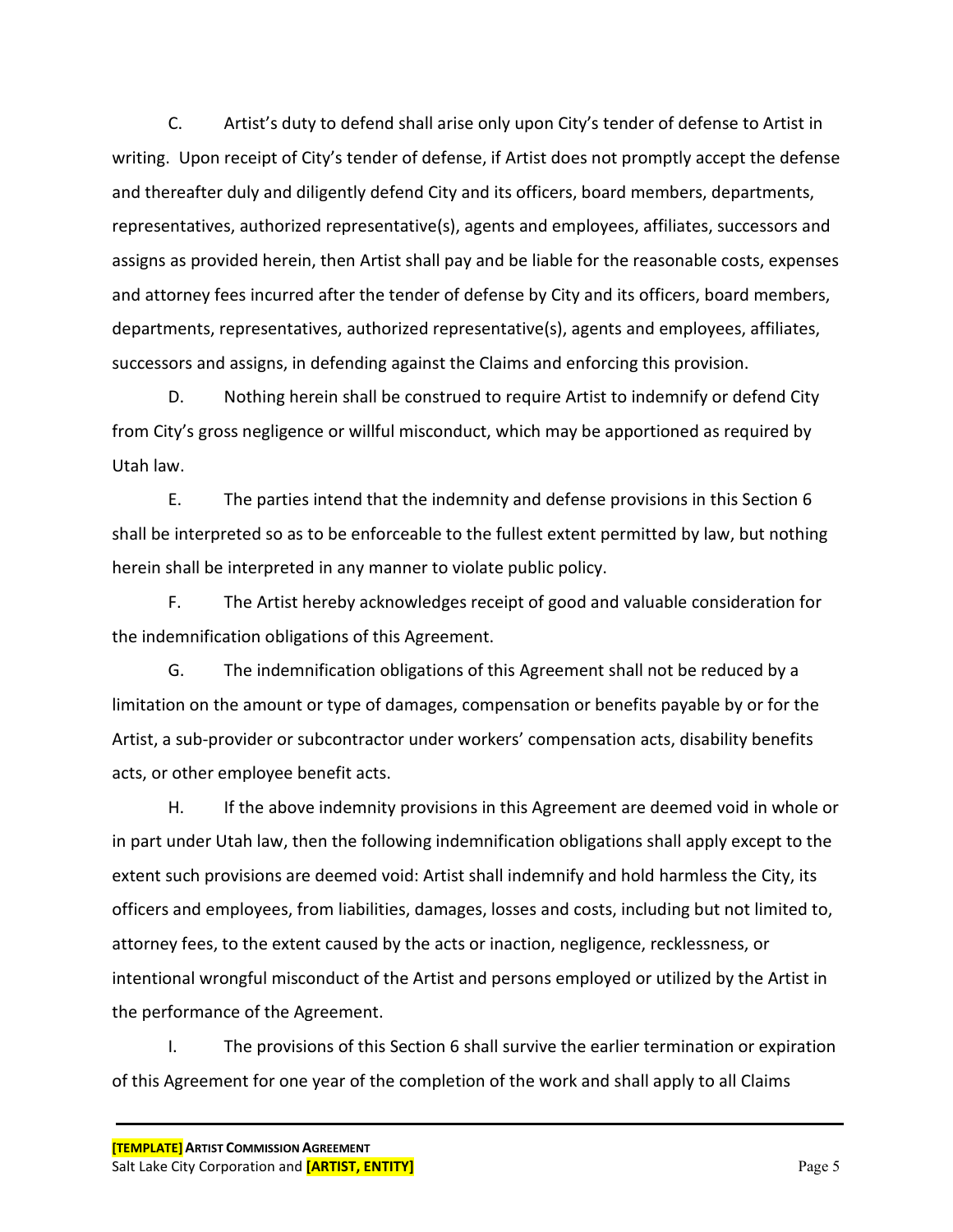regardless of whether they arise before or within one year after completion of the work under the Agreement.

## **SECTION 9 – INSURANCE**

A. Insurance. Artist must be covered by insurance for the Artist's operations and for sub-providers, and for all other parties for whom the Artist is legally liable. Artist, at its own cost and expense, shall secure and maintain the following policies of insurance:

B. Workers' Compensation and Employers Liability. The policy shall provide workers' compensation and employer's liability insurance sufficient to cover all of Artist's employees pursuant to Utah law, unless a waiver of coverage is allowed and acquired pursuant to Utah law. In the event any work is subcontracted, Artist shall require its subcontractor(s) similarly to provide workers' compensation insurance for all of the latter's employees, unless a waiver of coverage is allowed and acquired pursuant to Utah law.

C. Additional Insured and Pre-Cancellation Notice. The insurance policies required above shall contain an endorsement listing Salt Lake City Corporation as an additional insured (except for workers' compensation required in subparagraph B. of this Section) and shall further provide that the policy may not be canceled or modified in a way which impairs the protection of the additional insureds without thirty (30) days prior written notice to City.

D. Certificates of Insurance. Prior to execution of this Agreement by City, the Artist shall provide City with certificates evidencing the coverage described above in a form acceptable to the City Attorney's Office. All certificates of insurance shall list Salt Lake City Corporation as Certificate Holder and Additional Insured.

E. Delivery of Certificates of Insurance. Artist shall deliver certificates of insurance either by mail to the Notice Address listed in Section 23, or by email to

## [publicartprogram@slcgov.com.](mailto:publicartprogram@slcgov.com)

F. Rights Reserved by City. City reserves the right to increase limits and coverage hereunder consistent with industry standards, statute or judicial decision, or City policy; provided, however, that any such increase shall be consistent with other similarly situated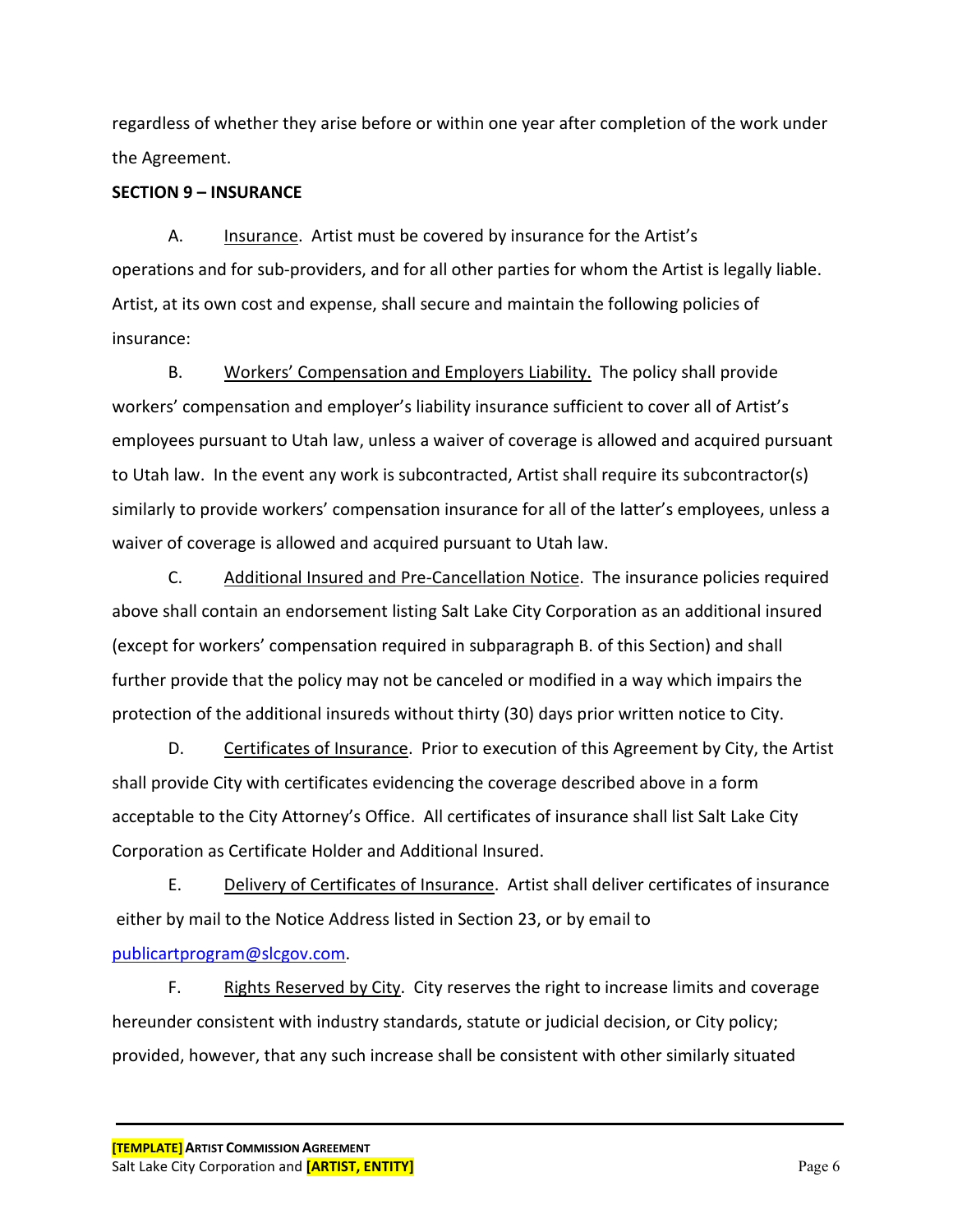Artists. Artist shall then cause its insurance coverages hereunder increased to any such new limit.

G. City Continuance of Coverage. If any of the policies of insurance required from the Artist are canceled or lapse, City may, at City's sole discretion, obtain substitute coverage at reasonable rates. City may deduct the cost of such coverage, plus ten percent (10%) for administrative charges, from any monies owing to the Artist.

H. Policies of Insurance. At City's request, the Artist shall provide City with the actual policies providing the coverage required above.

I. Quality of Insurance Companies. All policies of insurance provided shall be issued by insurance companies qualified to do business in the state of Utah and listed on the United States Treasury Department's current Department of Treasury Fiscal Services List 570, or having a general policyholders rating of not less than "A-" in the most current available A.M. Best Co., Inc.'s, Best Insurance Report.

## **SECTION 10 - CITY'S OBLIGATIONS**

A. City's Program for the Artwork. Artist acknowledges and agrees that City has provided the Artist full information regarding City's requirements for the Project, including Exhibit B – Basic Services herein, which set forth City's objectives, constraints and criteria. Artist acknowledges that other known or unknown conditions may exist, for which City shall have no liability.

B. City's Project Manager. City designates the Public Art Program Manager, or his designee, as Project Manager who shall have authority to act in City's behalf with respect to the Project.

C. City's Contractor. The City is providing the selected Artist with the option to work with a contractor to convert the selected Design into any acceptable file format as determined for fabrication and installation.

D. City's Performance. City shall furnish required information to the extent practicable and shall render approvals and decisions as promptly as practicable to avoid unreasonable delay in the progress of the Artist's services.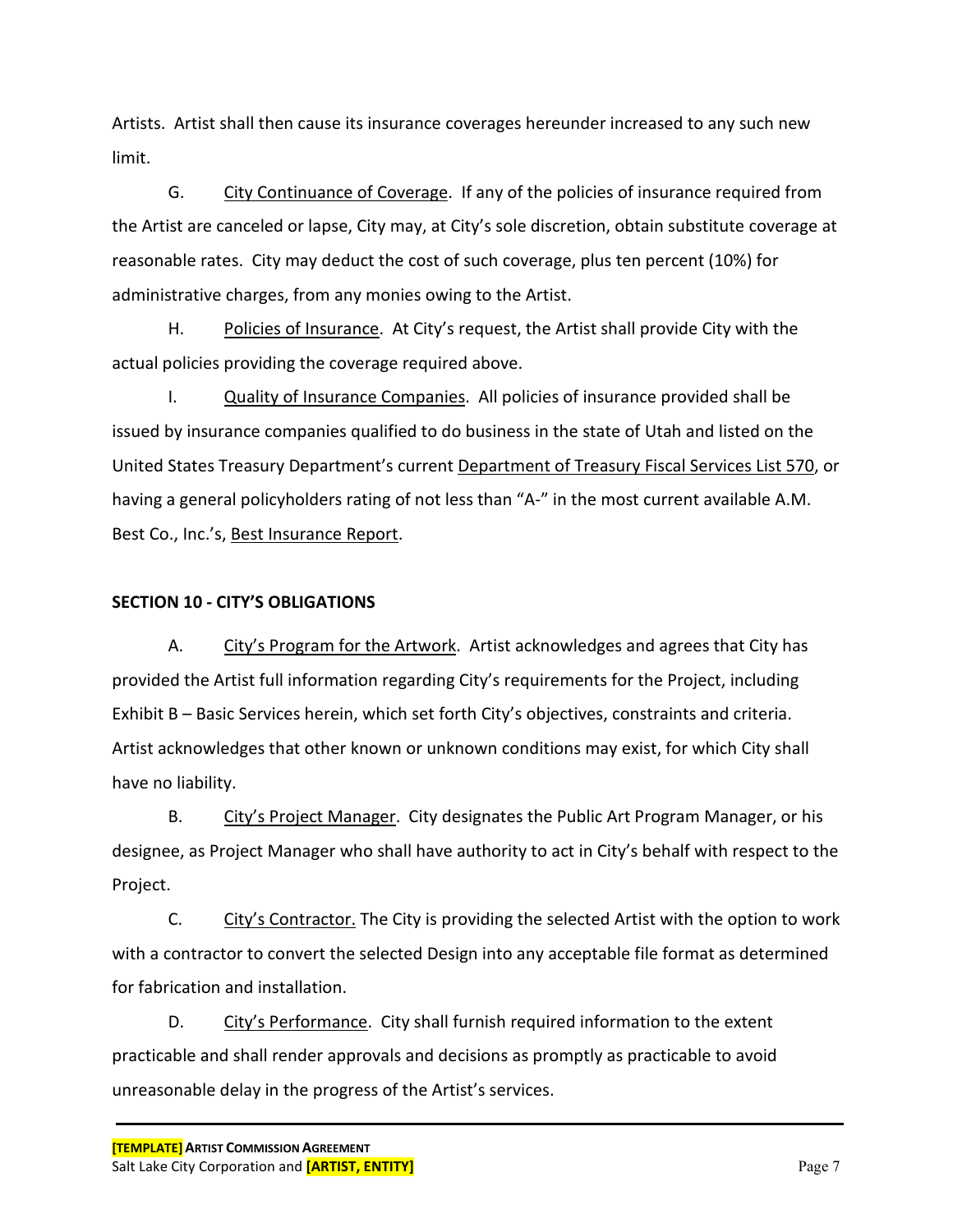#### **SECTION 11 - TERMINATIONS**

A. City Termination. City may terminate this Agreement at any time for any reason or no reason upon fifteen (15) calendar day's written notice to Artist.

B. Termination for Cause by City. City may terminate this Agreement for cause if the Artist fails to cure any defect in the Artist's performance of the Basic Services under this Agreement within seven (7) calendar days after Artist's receipt of written notice to cure, unless such default may not be cured within seven days and, in the City's determination, the Artist is diligently pursing a cure of such default.

C. Termination by Artist. If City materially fails to meet its responsibilities and obligations under this Agreement, the Artist shall notify City of such failure. If City fails to cure or diligently pursue the cure of its material breach, the Artist may, after thirty (30) days written notice, terminate its performance under this Agreement.

D. Payment for Termination. In the event of termination, City shall pay the Artist on an actual work basis, in City's discretion. The Artist shall furnish a complete accounting of all services performed through the date of termination, less any sums already received by the Artist as of the date of termination. The City will consider this accounting in determining payment due, less any appropriate damages as City may determine. Artist acknowledges that such compensation as determined by the City shall be full and complete compensation and remedy and no additional compensation or damages shall be due or provided.

## **SECTION 12 – OWNERSHIP OF THE ARTWORK AND DESIGN MATERIALS UPON COMPLETION**

A. Except as otherwise specified in this Agreement, title and all rights and interests of any kind whatsoever, including copyright, in the Design and subsequently fabricated Artwork shall pass to the City upon completion and acceptance of the Design by the City and the Artist has received payment due under the Agreement.

B. All photographic, filmed or videotaped reproductions created by the City of the Artwork shall identify the Artist and the title to the Artwork and shall identify the location of the original Artwork.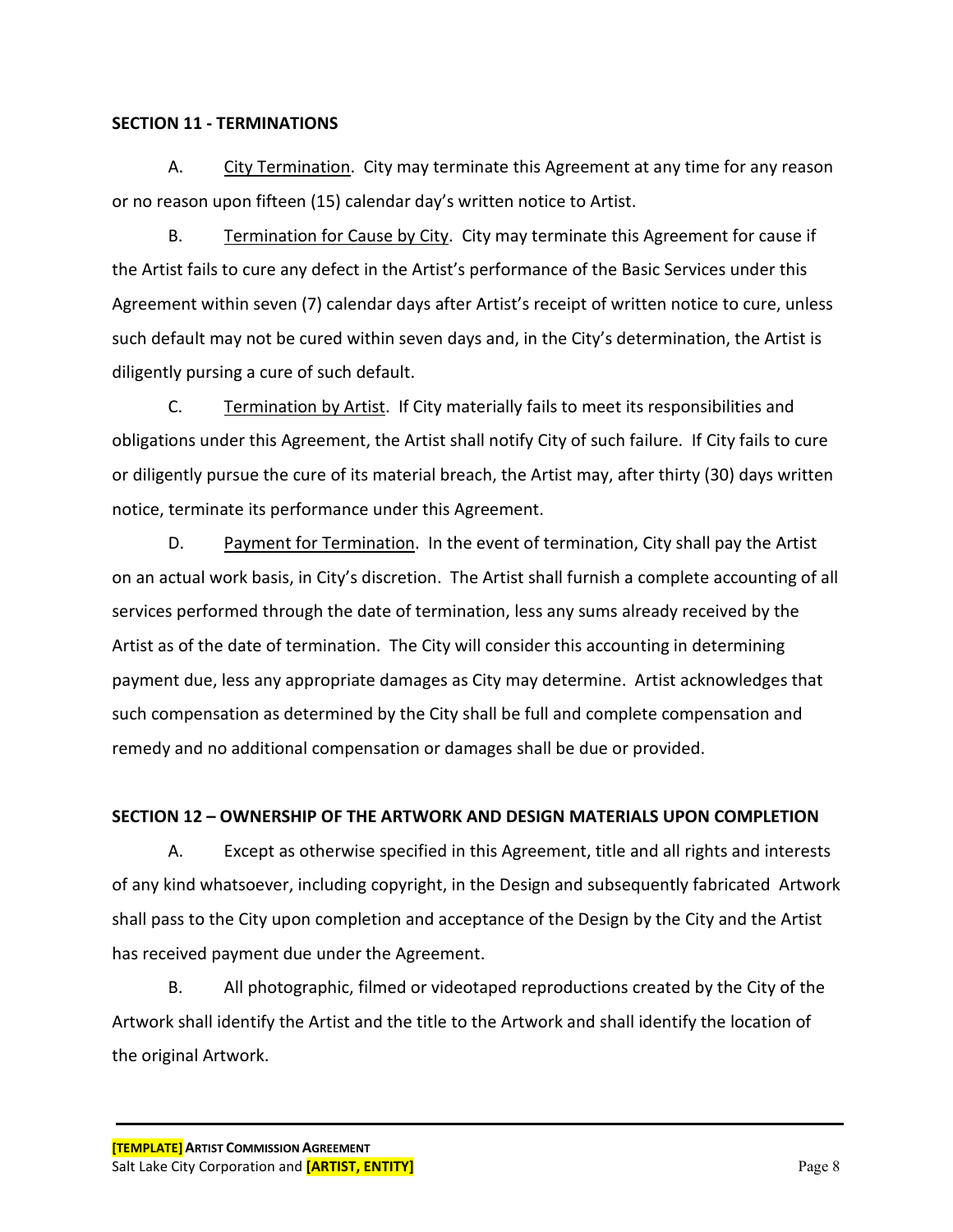C. Artist warrants that it will not produce a substantially similar replica of the Design or subsequently fabricated Artwork, or allow others to do so on its behalf, without the prior written approval of City. This covenant shall continue in effect for a period consisting of the life of the Artist plus fifty (50) years after his or her death and shall be binding on Artist's successors, heirs and assigns. City understands and acknowledges that the Artist may use materials, themes, elements, concepts, dimensions, colors and shapes used in the Artwork in other works of art produced by Artist and the use of similar materials, themes, elements, concepts, dimensions, colors and shapes in other works of art does not violate this Section 10.

D. The Artist waives any and all claims that might arise from any application of the Visual Artist's Rights Amendments to the Copyright Law of the United States, 17 U.S.C. §106A ("VARA").

#### **SECTION 13 – RISK OF LOSS**

The Artist shall bear all risk of loss or damage to the Design prior to City's acceptance thereof. The period in which the Artist has the risk of loss or damage shall include any period in which the City has suspended performance. The risk of loss or damage to the Design shall pass to the City upon City's acceptance of the Design. If prior to installation of the Artwork and City's acceptance of the Design, the Design, or any part thereof, is lost, damaged, or destroyed and such loss, damage or destruction is not caused by the City or City's agent, the Artist shall be responsible to reconstruct or remake such Design without any compensation additional to that specified herein except to the extent that the City is compensated for such loss by insurance, if any.

#### **SECTION 14 – DISPLAY OF ARTWORK**

A. The City shall have the right to remove the Artwork from display for any reason. In addition, the City may relocate the Artwork at any time. The Artist may require City to remove any attribution to Artist from the Artwork if any the City relocates less than the entire Artwork without Artist's prior written approval. If the City elects to remove the Artwork without the intention to reinstall, the City will consider the Artist's proposal to purchase the Artwork. If the City accepts the Artist's proposal to purchase the Artwork, the sale of the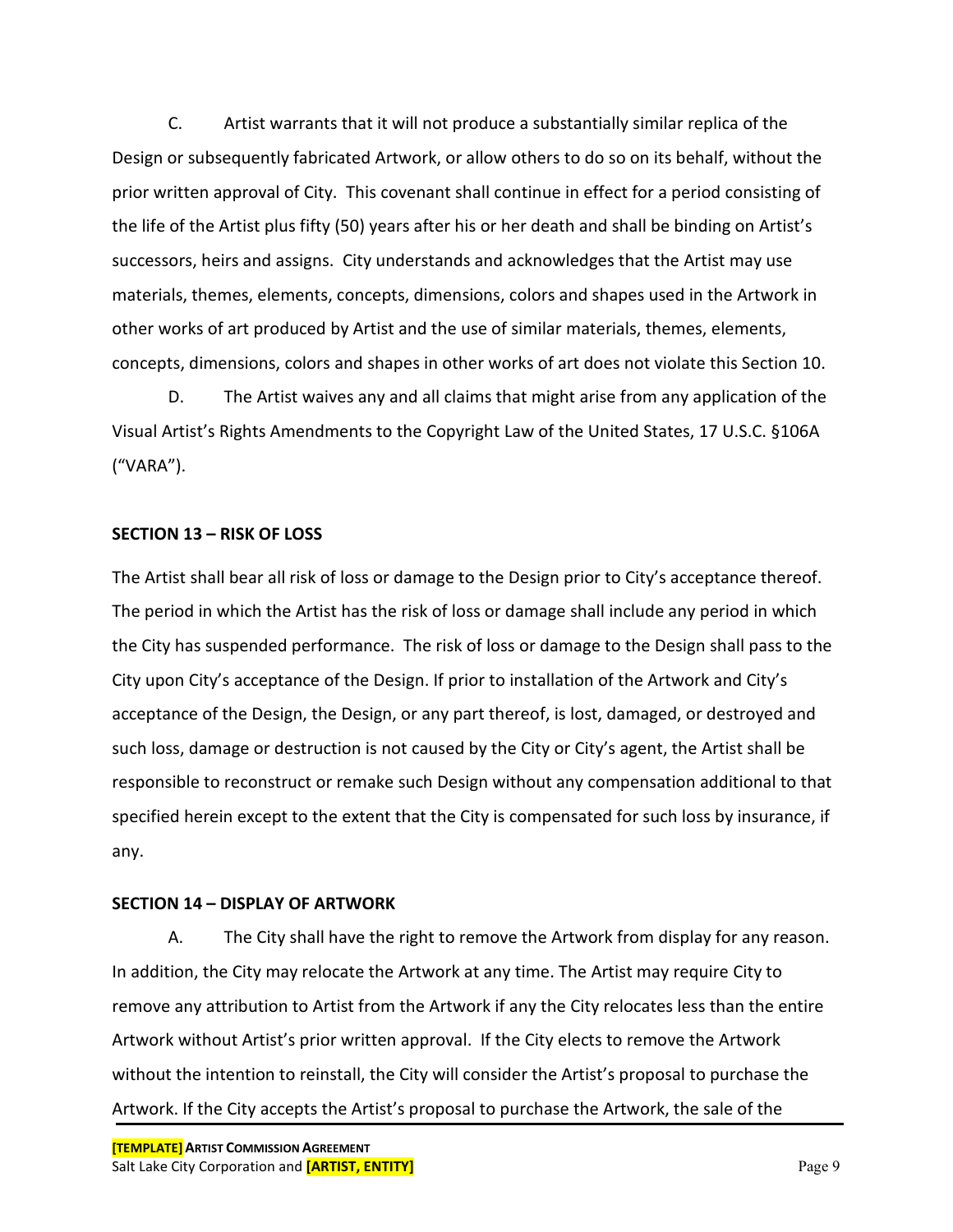Artwork or any portion thereof shall be at fair market value, as determined by a mutually selected, independent third-party appraiser or experts. The Artist must exercise its right of first refusal to buy back the Artwork by giving the City notice of its election within thirty (30) days after the City has given written notice to the Artist. The Artist's failure to timely give such notice shall constitute a waiver of the Artist's right of first refusal.

#### **SECTION 15 – PUBLICITY**

The Artist grants to the City the right to use the Artist's name, biography, photograph or likeness in connection with the Artwork in any manner and in any media, provided that the use is for a non-commercial purpose according to the standards set forth in this Agreement. The Artist shall have the right to approve in advance any photograph, likeness or biographical information utilized by the City under this Section. The City shall not use the Artist's name or biography, photograph and/or likeness as endorsing any commercial product, service, organization or cause.

#### **SECTION 16 - ARTIST/SUB-PROVIDER RELATIONSHIP**

It is solely the Artist's responsibility to ensure that any of the Artist's permitted sub-providers perform in compliance with the terms of this Agreement.

#### **SECTION 17 – ARTIST'S RIGHTS**

A. The City shall provide and install, at the City's expense, a plaque on or near the Artwork, containing a credit to the Artist and identifying the title of the Artwork. If requested by the Artist, the plaque shall also identify the fabricator of the Artwork. If the plaque is to be placed on the Artwork or on a pedestal holding the Artwork, placement should be made in consultation with the Artist. The City shall make efforts to maintain such plaque and notice in good repair.

B. The City shall have the right to determine, when and if repairs and restorations to the Artwork will be made. All repairs and restorations shall be made in accordance with recognized principles of conservation.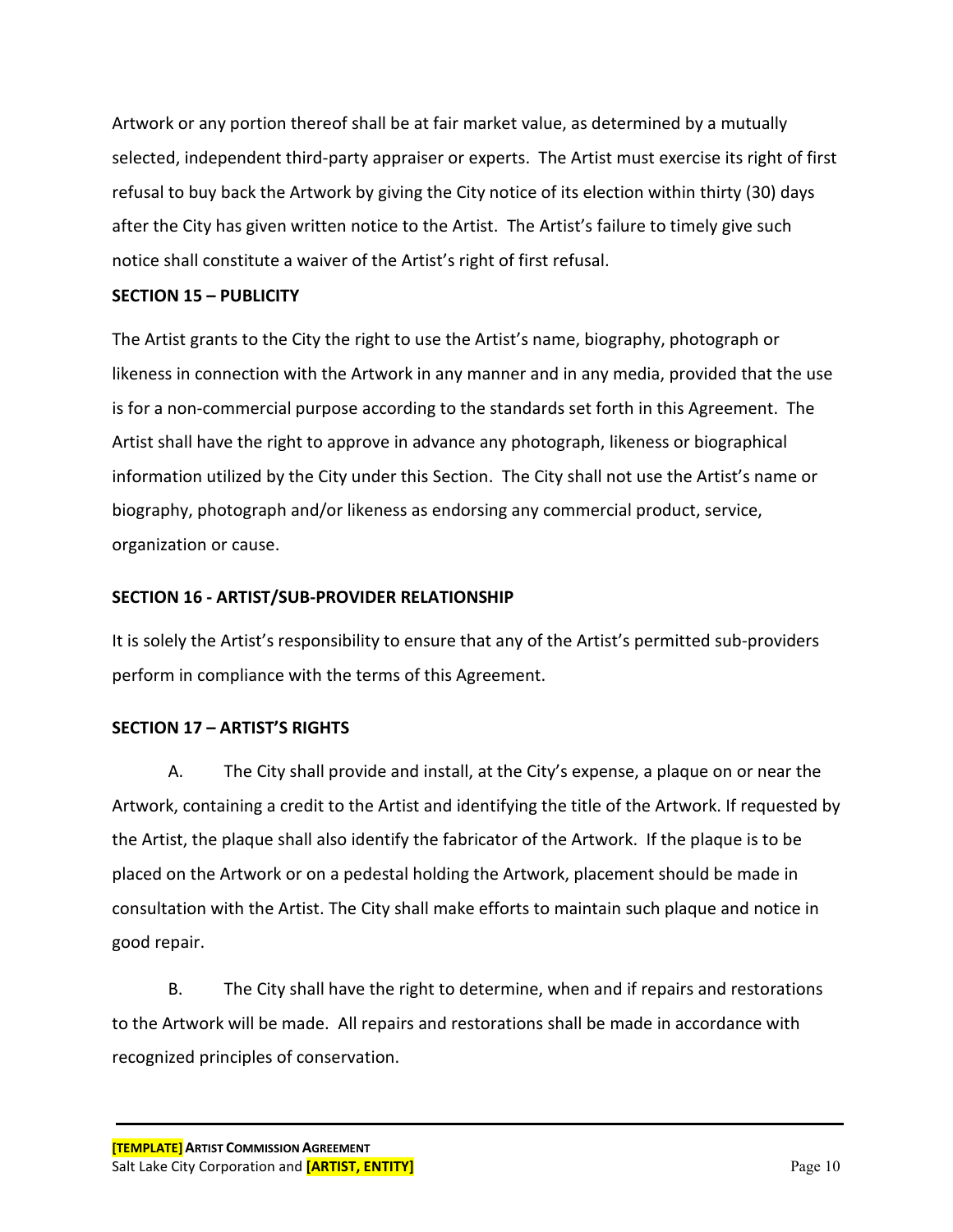C. The City agrees to allow the Artist to disclaim authorship and attribution of the Artwork if the City intentionally distorts, or mutilates the Artwork, as determined solely by the City. Artist agrees that, modification of the Artwork by: (1) a third-party; (2) the City's conservation efforts; (3) the passage of time; (4) the inherent nature of the materials of the Artwork; (4) the weather; (5) any natural event; (6) or any unintentional modification of the Artwork, does not constitute a modification of the Artwork for purposes of disclaiming attribution of authorship.

D. The rights provided to the Artist in this Section 15 are in lieu of any rights that the Artist may have under VARA, or any other applicable remedy at law or equity.

#### **SECTION 18 – LIQUIDATED DAMAGES**

Time is of the essence of this Agreement. Unless delay is caused by the City, if the Artist shall neglect, fail, or refuse to complete the Basic Services in Exhibit B of this agreement within the time specified for substantial completion in the Agreement, then the Artist does hereby agree, as a part consideration for the awarding of this Agreement, to pay to the City, as liquidated damages and not as a penalty, the sum of Fifty and 00/100 Dollars (\$50.00) per day for each calendar day beyond the dates set forth in this Agreement that the Artist fails to perform. City shall provide written notice of said imposition of liquidated damages and Artist shall have seven (7) days to cure. The said amount is fixed and agreed on by and between the Artist and the City because of the impracticability and extreme difficulty of fixing and ascertaining the true value of the damages which the City will sustain by failure of the Artist to complete the Artwork on time, such as loss of revenue, service charges, interest charges, delays caused to other construction activities of City by failure to perform this Agreement, and other damages, some of which are indefinite and not susceptible of easy proof, said amount is agreed to be a reasonable estimate of the amount of damages which the City will sustain and said amount shall be deducted from any monies due or that may become due to the Artist.

#### **SECTION 19 - SAFETY**

The Artist agrees to take all necessary safety precautions and comply with all applicable provisions of federal, state and municipal safety laws and building codes to prevent accidents or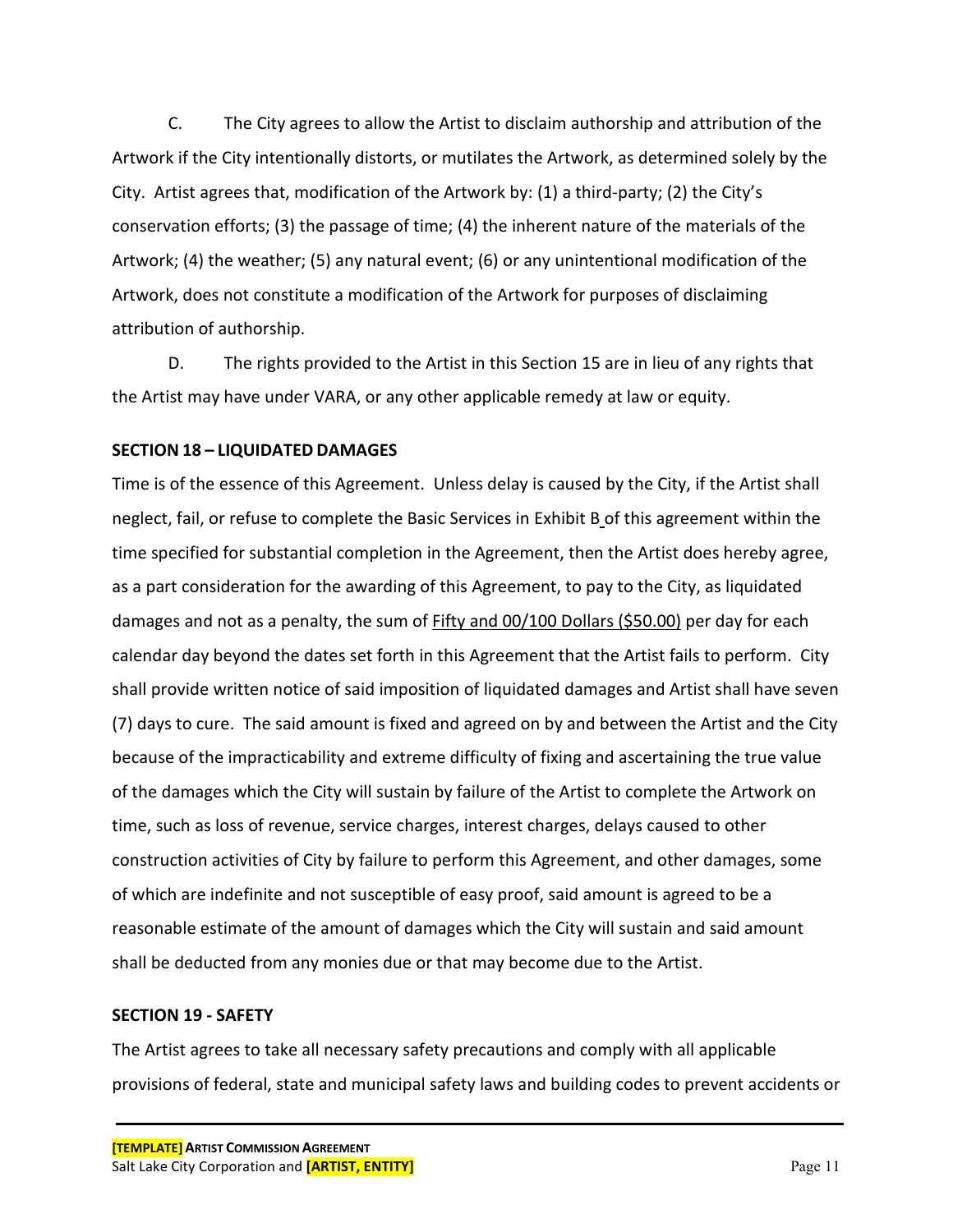injury to its employees, agents or sub-providers and to protect other persons on, about or adjacent to the premises where the Artist's work is being performed and any accidents or injuries caused by the Artist, its agents or sub-providers. This safety requirement shall not relieve any contractor performing work on the Project from complying with the safety requirements of its contract, nor shall it make the Artist responsible for the contractor's compliance with the safety requirements. City Project Manager, the Public Art Program Manager, or his or her designee may stop the Artist's work if safety laws or safe work practices are not being observed.

#### **SECTION 20 - DAMAGE TO PROPERTY**

The Artist shall be responsible for any and all damage to property belonging to City or any other third-party to the extent caused by any act or omission of the Artist, its agents or employees. The Artist shall be responsible for repairing any damaged property and shall pay the costs therefor.

#### **SECTION 21 –WARRANTIES**

As of the date of City's acceptance of the Artwork, the Artist represents and warrants that: (a) the Artwork is the original creation of the Artist; (b) the Artwork is unique and an edition of one; (c) no identical or substantially similar Artwork will be created by the Artist; (d) the Artwork does not infringe upon any copyright, trademark, or any other property or personal right; (e) the Artwork is free and clear of liens or encumbrances from any source whatsoever; and (f) the Artist knows of no adverse claims to the Artwork and neither the Artwork nor any portion thereof is in the public domain.

## **SECTION 22 - INDEPENDENT CONTRACTOR**

The Artist is an independent contractor and not an employee of City.

## **SECTION 23 – ASSIGNMENT**

This Agreement may not be assigned by either party without the prior written consent of the other.

#### **SECTION 24 – NOTICES**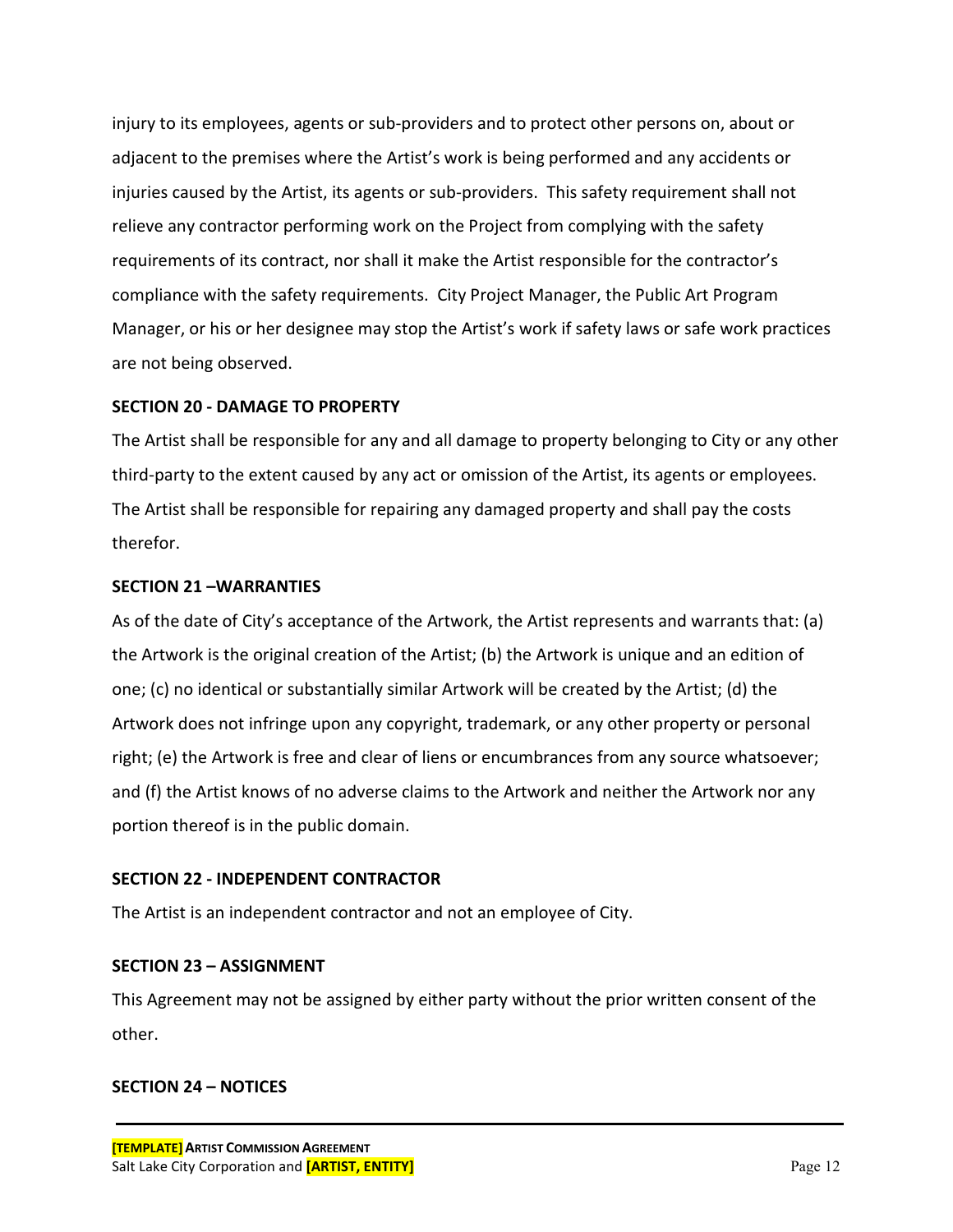Notice will be sufficient if delivered to the following Notice Addresses by hand delivery directly to the named individual or title, by express U.S. mail postage prepaid, or by overnight delivery service for which delivery receipt is required.

A. To City: Public Art Program Manager Salt Lake City Division of Arts 54 Finch Lane Salt Lake City, Utah 84102 [publicartprogram@slcgov.com](mailto:publicartprogram@slcgov.com)

## With a copy to:

Salt Lake City Attorney's Office 451 S. State Street, Rm 505A Salt Lake City, Utah 84114

B. To Artist Representative:

**[ARTIST] [ENTITY] [ADDRESS] [EMAIL]**

Any notice delivered by hand shall be deemed received by the addressee upon actual delivery; any notice delivered by overnight delivery service or express mail as set forth in this Agreement shall be deemed received by the addressee on the following business day after deposit. The parties may designate in writing other Notice Addresses for notice from time to time.

## **SECTION 25 - NO THIRD-PARTY BENEFICIARIES**

This Agreement does not and shall not be deemed or construed to confer upon or grant to any third party or parties, except to bona fide successors in interest, any rights to claim damages or to bring any suit, action or other proceeding against either the City or the Artist because of any breach hereof or because of any of the terms, covenants, agreements or conditions herein contained.

## **SECTION 26 - GOVERNMENT RECORDS ACCESS AND MANAGEMENT ACT**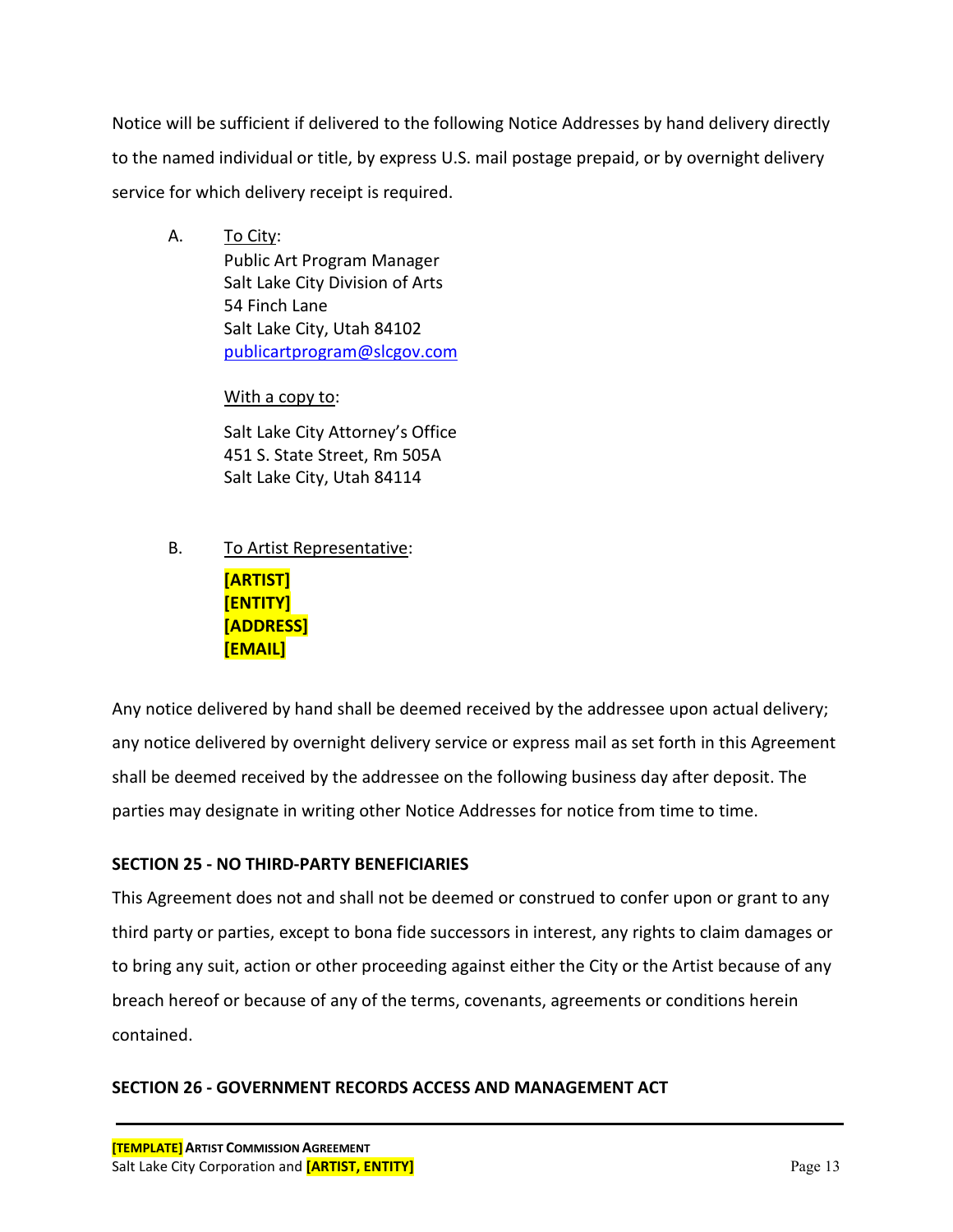The City is subject to the requirements of the Government Records Access and Management Act, Chapter 2, Title 63G, Utah Code or its successor ("GRAMA"). All materials submitted by the Artist pursuant to this Agreement are subject to disclosure unless such materials are exempt from disclosure pursuant to GRAMA. The burden of claiming an exemption from disclosure shall rest solely with the Artist. Any materials for which the Artist claims a privilege from disclosure shall be submitted marked as "Confidential" and accompanied by a statement from the Artist explaining the Artist's claim of exemption from disclosure. City will promptly notify the Artist of any requests made for disclosure of documents submitted under a claim of confidentiality. The Artist may, at the Artist's sole expense, take any appropriate actions to prevent disclosure of such material. The Artist specifically waives any claims against City related to disclosure of any materials required by GRAMA.

#### **SECTION 27 – FORCE MAJEURE**

Any prevention, delay or stoppage of performance of the Artist's or City's obligations hereunder due to strikes, lockouts, labor disputes, acts of God, enemy or hostile government action, fire or other casualty, or any other cause beyond the reasonable control of the Artist or City shall not be deemed to be a breach of the Agreement or a violation of or failure to perform any covenants hereof. If such an event does not abate within sixty (60) days, either party shall have the right to terminate this agreement without liability or obligation to the other.

## **SECTION 28 - COMPLETE AGREEMENT**

This Agreement constitutes the entire agreement between the parties and supersedes all prior negotiations, representations or agreements either written or oral, and cannot be altered, amended or modified except in writing signed by both parties.

## **SECTION 29 - GOVERNING LAW AND VENUE**

This Agreement shall be governed by the laws of the State of Utah, and venue shall be in Salt Lake County, Utah.

# **SECTION 30 - REPRESENTATION REGARDING ETHICAL STANDARDS FOR CITY OFFICERS AND EMPLOYEES AND FORMER CITY OFFICERS AND EMPLOYEES**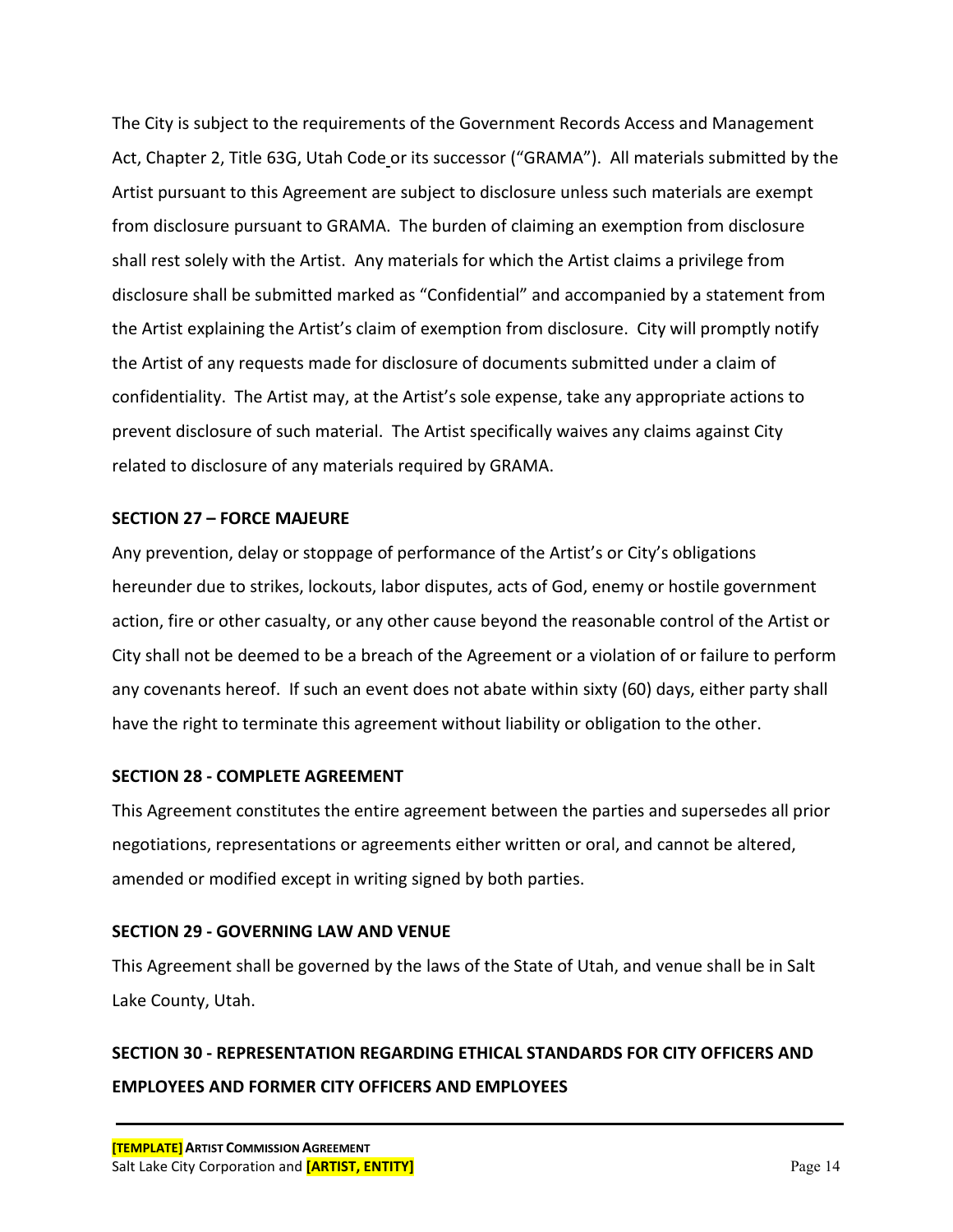The Artist represents that it has not: (1) provided an illegal gift or payoff to a city officer or employee or former city officer or employee, or his or her relative or business entity; (2) retained any person to solicit or secure this contract upon an agreement or understanding for a commission, percentage, or brokerage or contingent fee, other than bona fide employees or bona fide commercial selling agencies for the purpose of securing business; (3) knowingly breached any of the ethical standards set forth in City's conflict of interest ordinance, Chapter [2.44,](http://slcilp/CityCode/lpext.dll?f=FifLink&t=document-frame.htm&l=jump&iid=425840ce.a293490d.0.0&nid=323#JD_244) Salt Lake City Code; or (4) knowingly influenced, and hereby promises that it will not knowingly influence, a city officer or employee or former city officer or employee to breach any of the ethical standards set forth in City's conflict of interest ordinance, Chapter 2.44, Salt Lake City Code.

[*Signature Page Follows*]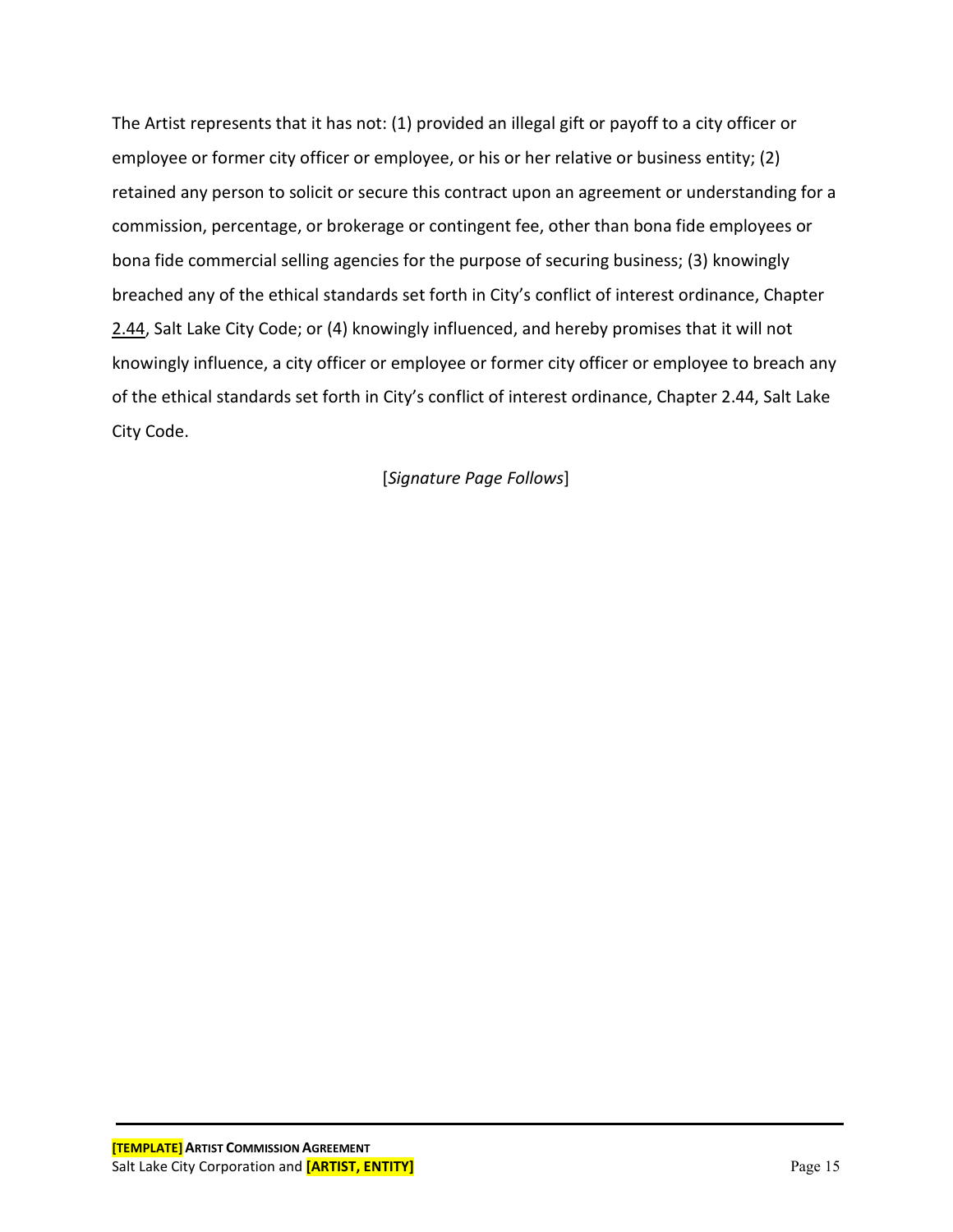IN WITNESS WHEREOF, the parties have signed this Agreement to be effective as of the Effective Date.

**CITY:**

SALT LAKE CITY CORPORATION, a Utah municipal corporation

\_\_\_\_\_\_\_\_\_\_\_\_\_\_\_\_\_\_\_\_\_\_\_\_\_\_\_\_\_\_\_\_\_

\_\_\_\_\_\_\_\_\_\_\_\_\_\_\_\_\_\_\_\_\_\_\_\_\_\_\_\_\_\_\_\_\_\_

\_\_\_\_\_\_\_\_\_\_\_\_\_\_\_\_\_\_\_\_\_\_\_\_\_\_\_\_\_\_\_\_\_\_

Signature

Print Name

Print Title

ATTEST: Salt Lake City Recorder's Office

\_\_\_\_\_\_\_\_\_\_\_\_\_\_\_\_\_\_\_\_\_\_\_\_\_\_\_\_\_\_\_

\_\_\_\_\_\_\_\_\_\_\_\_\_\_\_\_\_\_\_\_\_\_\_\_\_\_\_\_\_\_\_

City Recorder

APPROVED AS TO FORM: Salt Lake City Attorney's Office

Senior City Attorney Date\_\_\_\_\_\_\_\_\_\_\_\_\_\_\_\_\_\_\_\_\_\_\_\_\_\_\_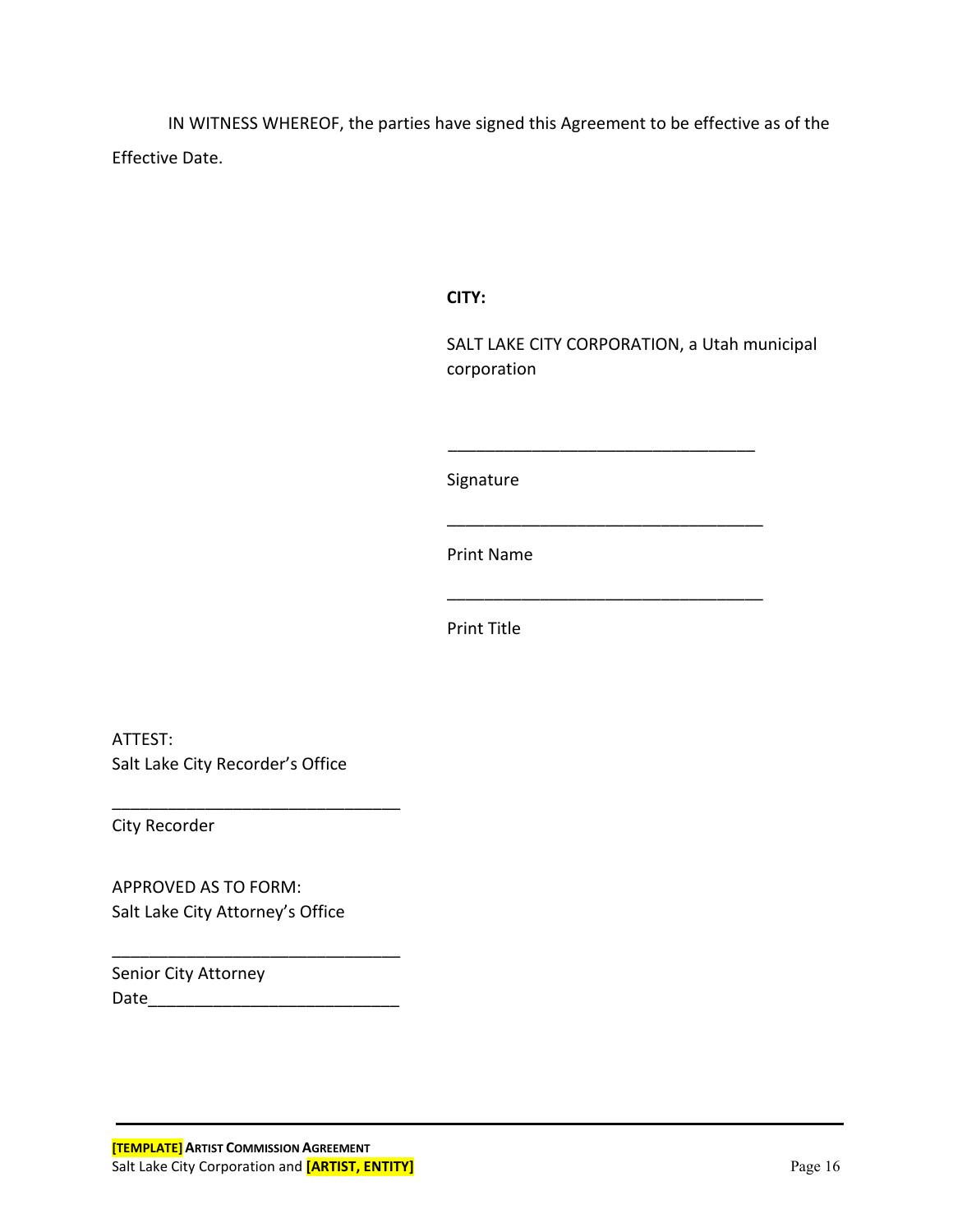## **ARTIST:**

**[ARTIST, ENTITY]**

| By:               |  |  |
|-------------------|--|--|
| Signature         |  |  |
|                   |  |  |
| <b>Print Name</b> |  |  |

 $Its: \_$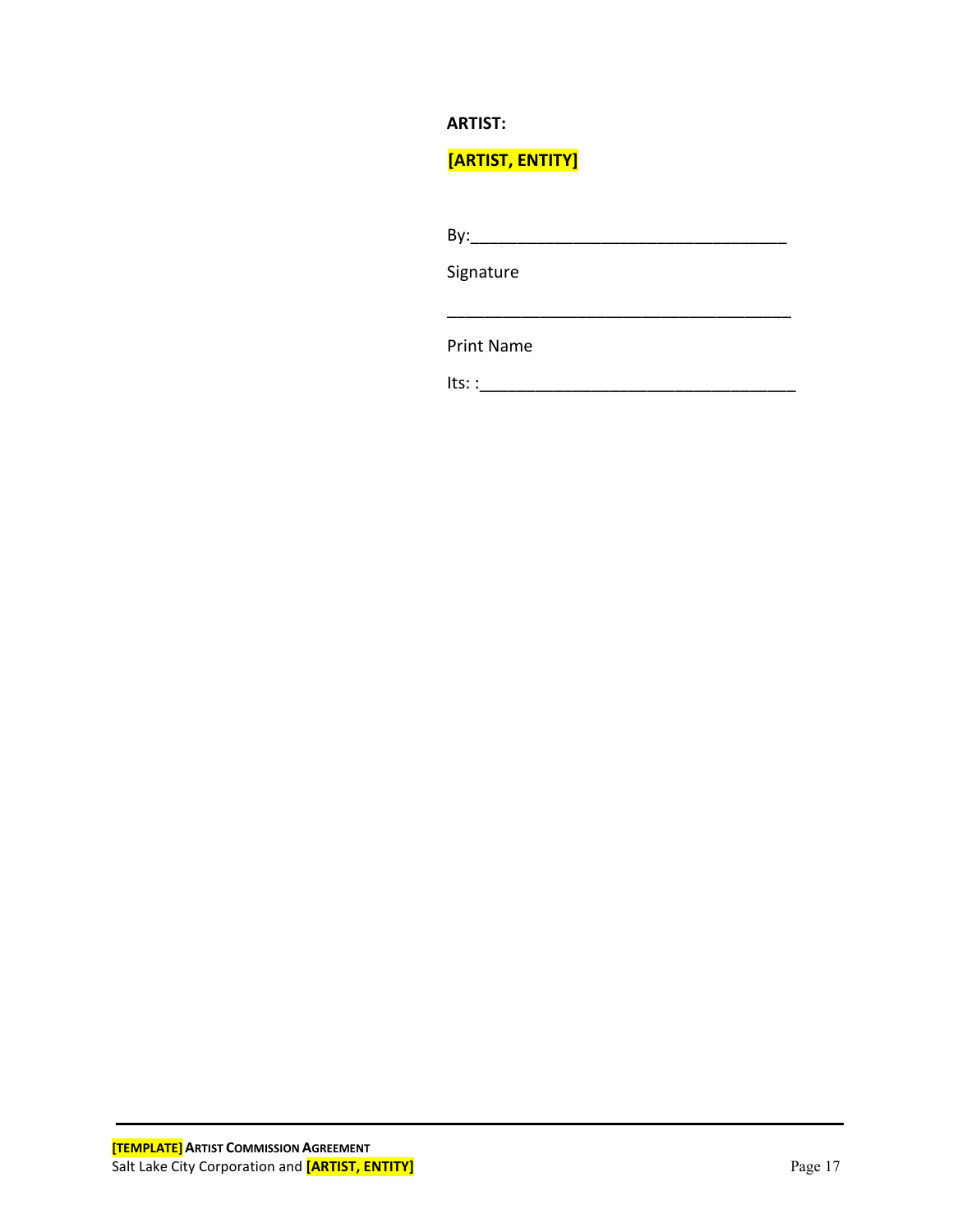**EXHIBIT A**

**(Design)**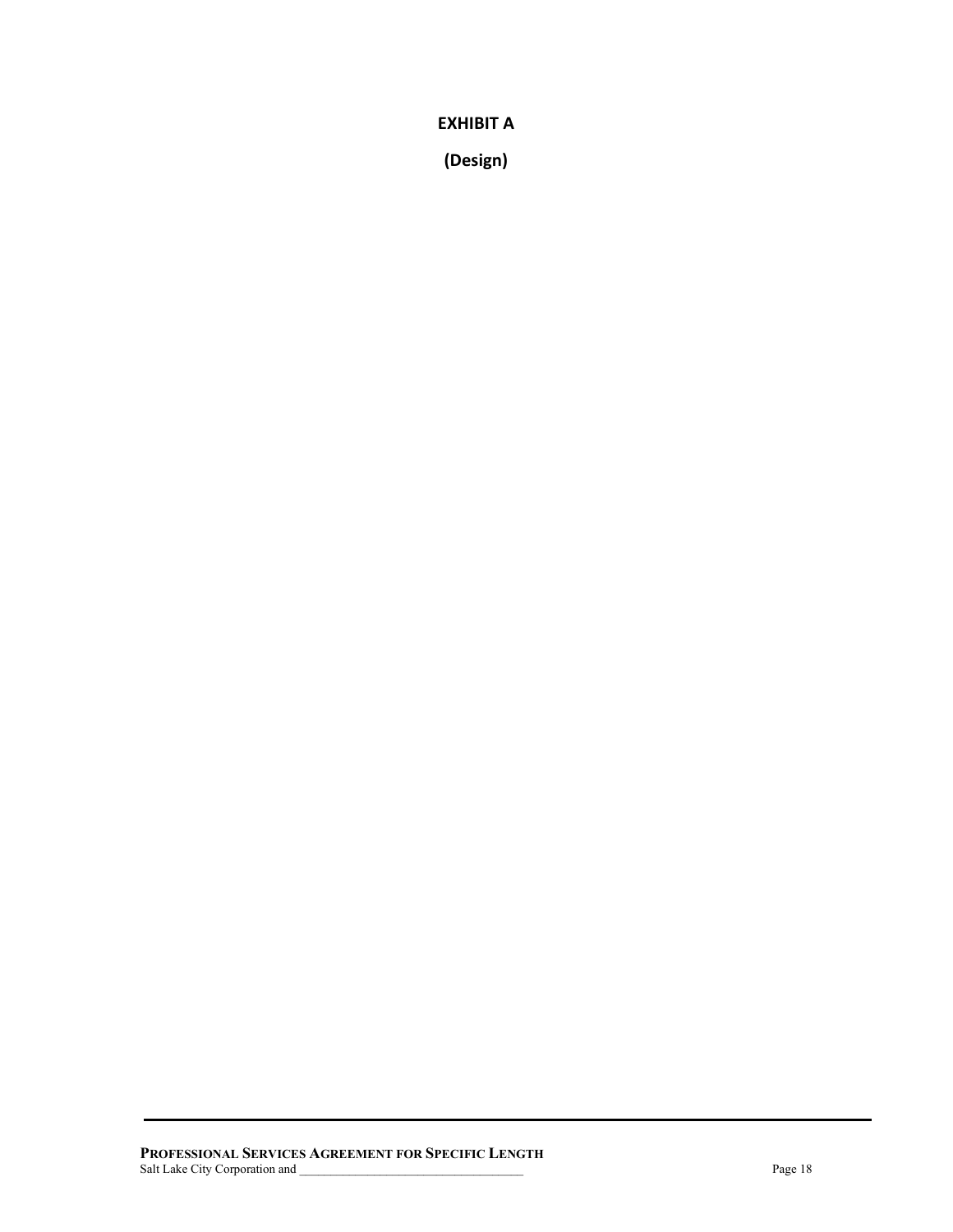## **EXHIBIT B**

#### **(Basic Services)**

- I. Basic Services. Artist shall provide the following services to the City.
- A. Artist will work with the Public Art Program and a fabricator in order to successfully adapt their artwork into neon fabrication. The City will be responsible for fabrication and installation of the artwork.
- B. Final artwork must be in accordance with following artwork goals:
	- Is unique and visually engaging: for passersby and those who live, work, or socialize on State Street;
	- Can be appreciated from a distance and nearby, as the artwork will be placed 10-feet above the ground;
	- Is of the highest creative quality and exemplifies strong, imaginative design;
	- Considers the fascinating history and vibrant nature of State Street;
	- Reflects Salt Lake City's lively and diverse artistic community;
	- Meets all public safety, structural, and maintenance standards and complies with the Americans for Disabilities Act (ADA), and all other applicable laws, codes, and regulations.
- C. Final artwork must be in accordance with the following design criteria:
	- Must be able to exist within a circular space;
	- Considers the adaptability of the original design into neon fabrication;
	- Avoids excessively busy or extremely detailed artwork;
	- Utilizes solid colors (no gradients);
	- Keeps lines to approximately 3/8" thick and leaves a space of approximately 1/4" between lines;
	- Designs avoid colors and shapes common to standard street signs or pavement markings (see the Federal Highway Administration's Manual on Uniform Traffic Control Devices (2009)), in an effort to eliminate any confusion about what is controlling traffic;